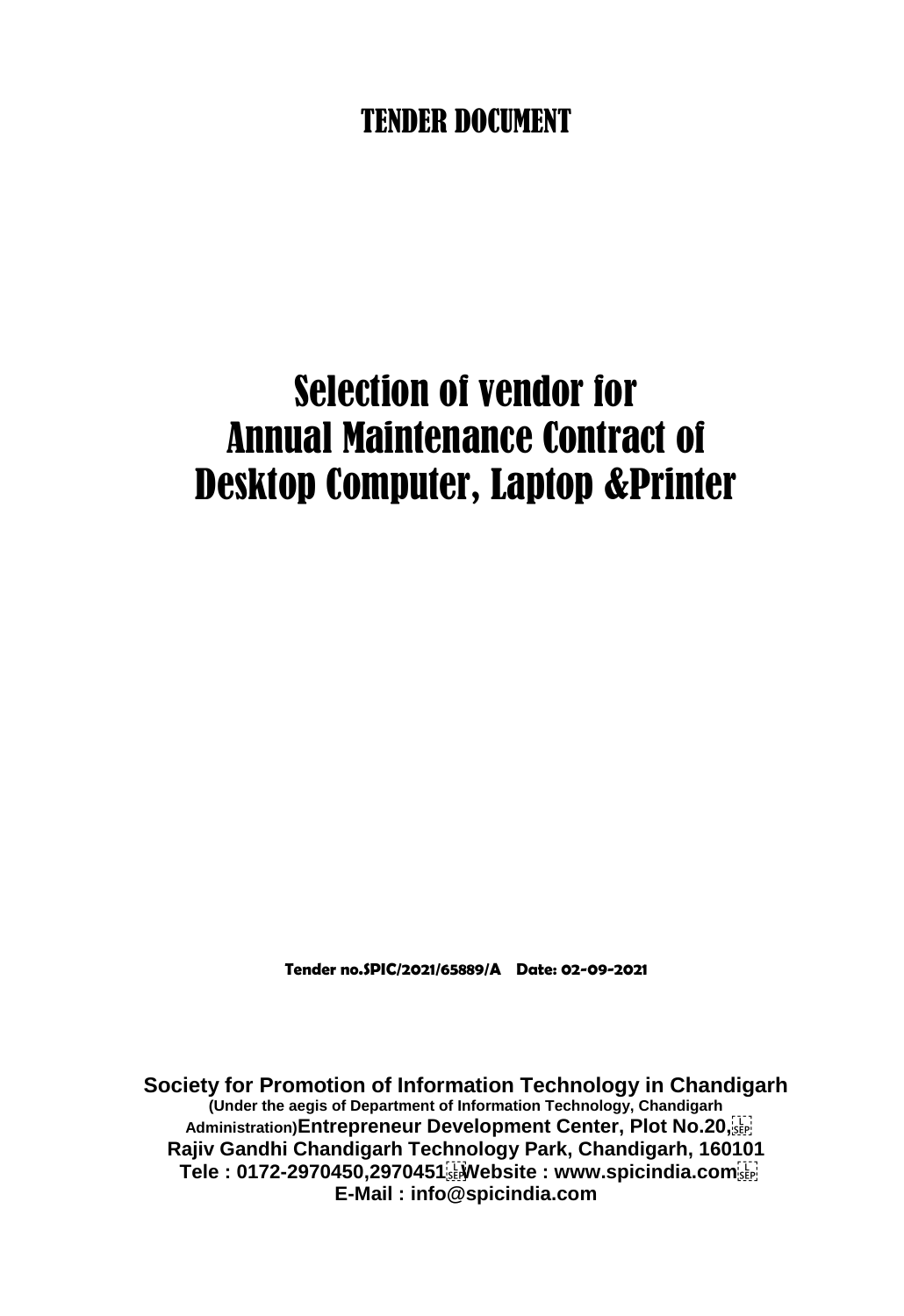| Tender Document for selection of Vendor for AMC of Desktop TENDER ID: SPIC/2021/65889/A<br>PC, Laptop & Printer installed at Punjab Raj Bhavan |                                |  |  |
|------------------------------------------------------------------------------------------------------------------------------------------------|--------------------------------|--|--|
|                                                                                                                                                | <b>TENDER DATE: 02/09/2021</b> |  |  |

#### **NOTICE INVITING TENDER NO.: SPIC/2021/65889/A Dated:02/09/2021**

Tenders are invited in the form of e-tender and sealed hard copy for the following job from reputed organizations having sufficient experience and credentials for AMC of computer, Laptop & Printer etc. in public/private/government organizations.

| <b>BRIEF DESCRIPTION</b><br>OF WORK                        | TENDER FEE ()<br><b>Non Refundable</b>                                               | EMD()                                                                                                                                                                        | <b>START DATE OF</b><br><b>TENDER</b><br><b>AVAILABILITY</b> | <b>LAST DATE AND</b><br><b>TIME OF</b><br><b>TENDER</b><br><b>SUBMISSION</b> | <b>DATE OF</b><br><b>OPENING OF</b><br><b>TENDER</b><br>(QUALIFYING<br>BID) |  |  |  |
|------------------------------------------------------------|--------------------------------------------------------------------------------------|------------------------------------------------------------------------------------------------------------------------------------------------------------------------------|--------------------------------------------------------------|------------------------------------------------------------------------------|-----------------------------------------------------------------------------|--|--|--|
| AMC of Computer,<br>Laptop, All-in-one,<br>Printer.UPSetc. | Rs.2,000/-<br>(In the form of a<br>DD in favour of<br>SPIC payable at<br>Chandigarh) |                                                                                                                                                                              | 02/09/2021                                                   | 20/09/2021<br>Up To<br>12:00 PM                                              | 20/09/2021<br>At 12:30 PM                                                   |  |  |  |
| <b>Bid Submission</b><br>8.<br><b>Opening Venue</b>        |                                                                                      | Society for Promotion of Information Technology in Chandigarh<br>Entrepreneur Development Center, Plot No.20,<br>Rajiv Gandhi Chandigarh Technology Park, Chandigarh, 160101 |                                                              |                                                                              |                                                                             |  |  |  |

Interested bidders can download the tender document from e-tendering site of Chandigarh Administration **[https://etender.chd.nic.in](https://etender.chd.nic.in/)** and SPIC"s website **http:/[/www.spicindia.com](http://www.spicindia.com/)**and submit the sealed bid with a Demand Draft of Rs. 2,000/-(Rupees Two thousand only) in favour of **SPIC** payable at Chandigarh, as Tender Fee.

For technical/other terms and conditions queries regarding this tender please contact SPIC Office at EDC Building, RGCTP, Chandigarh or through e-mail as mentioned below:

1. E-Mail ID of SPIC :**[info@spicindia.com](mailto:info@spicindia.com) , [anilkprashar@yahoo.com](mailto:anilkprashar@yahoo.com)**

Interested bidders may send a request by e-mail at both the email IDsmentioned above for soft copies (in MsWord) of the various formats specified in this Tender Document, However, any undesirable changes made in such formats and submitted in bids will result in rejection of such bids.

Canvassing in any form shall be liable for disqualification.

SPIC reserves the right to accept or reject any tender/s without assigning any reason thereof.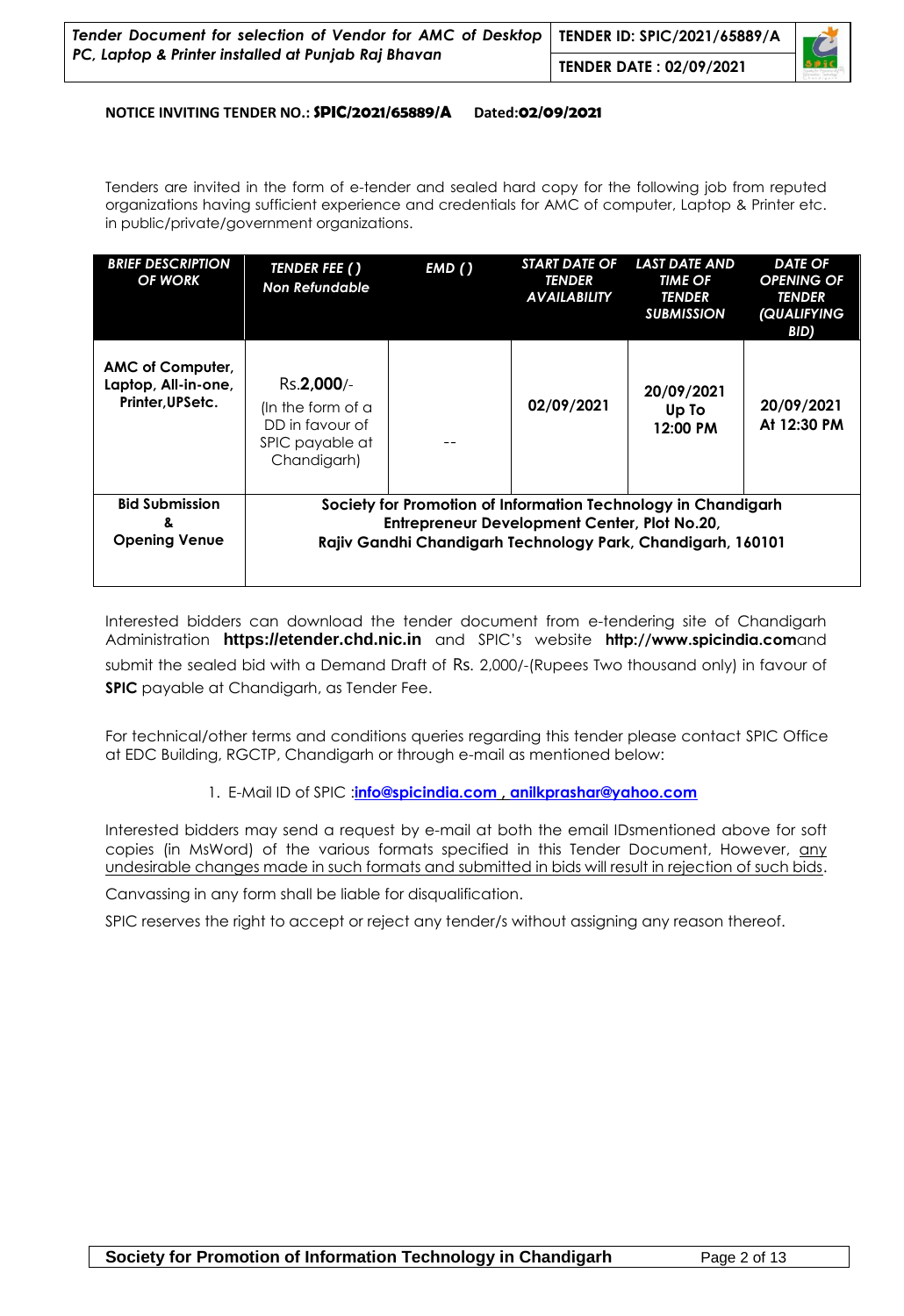### **SECTION – A**

#### **MINIMUM ELIGIBILITY CRITERIA FOR PARTICIPATION**

MINIMUM ELIGIBILITY CRITERIA FOR PARTICIPATION<br>Only those firms/Proprietary Firms/Partnership Firms/ Agencies which fulfill the<br>following minimum criteria need to submit their bids and failure to provide Following minimum criteria need to submit their bids and failure to provide<br>
necessary documents will render the bidder disqualified on technical grounds.<br>
1. The AMC providing firm should be registered with Authorized Ser Only those firms/Proprietary Firms/Partnership Firms/ Agencies which fulfill tl<br>following minimum criteria need to submit their bids and failure to provid<br>necessary documents will render the bidder disqualified on technica

- Sary documents will render the bidder disqualified on technical grounds.<br>The AMC providing firm should be registered with Authorized Service<br>Centre at Chandigarh & have been in existence for a period of minimum 3 years. 2 1. The AMC providing firm should be registered with Authorized Service<br>Centre at Chandigarh & have been in existence for a period of minimum 3<br>years.<br>2. It should be registered under Relevant Act and a copy of each of th Centre at Chandigarh & have been in exist<br>years.<br>It should be registered under Relevant Ad<br>Registration shall be attached with the bid.<br>It should have BAN, TIN, GST Registration
- 2. It should be registered under Relevant Act and a copy of each of the Registration shall be attached with the bid.<br>3. It should have PAN, TIN, GST Registration (Proof in this regard may be attached with the bids) Registration shall be attached with the bid.
- 4. It should have PAN, TIN, GST Registration (Proof in this regard may be attached with the bids)<br>4. It should have minimum three years' experience in business of providing<br>4. It should have minimum three years' experience
- It should have PAN, TIN, GST Registration (Proof in attached with the bids)<br>It should have minimum three years' experience in<br>AMC of Computers and peripheral after registration.<br>Proof of at least three successfully carried 1. It should have minimum three years' experience in business of providing<br>
4. It should have minimum three years' experience in business of providing<br>
4. Proof of at least three successfully carried out AMC services of Co
- during the last 3 years in Govt.ISemi Govt.ICentral/ Autonomous Bodies AMC of Computers and peripheral after registration.<br>Proof of at least three successfully carried out AMC services of Computers<br>during the last 3 years in Govt.ISemi Govt.ICentral/ Autonomous Bodies<br>(Running contract of tot Proof of at least three successfully carried out AMC services<br>during the last 3 years in Govt.ISemi Govt.ICentral/ Auton<br>(Running contract of total annual value not less than Rs. 5<br>large Industrial/Educational Office premi during the last 3 years in Govt.ISemi Govt.ICentral/ Autonomous Bodies<br>(Running contract of total annual value not less than Rs. 50,000/- in the<br>large Industrial/Educational Office premises/Office complex.)<br>6. It should no
- large Industrial/Educational Office premises/Office complex.)<br>It should not have been blacklisted/debarred by Government<br>Organization. Undertaking in this regard is to be furnished.

#### *IN ABSENCE OF ANY ONE OF THE ABOVE, THE BID SHALL BE TREATED AS NON-RESPONSIVE AND SUMMARILY REJECTED.*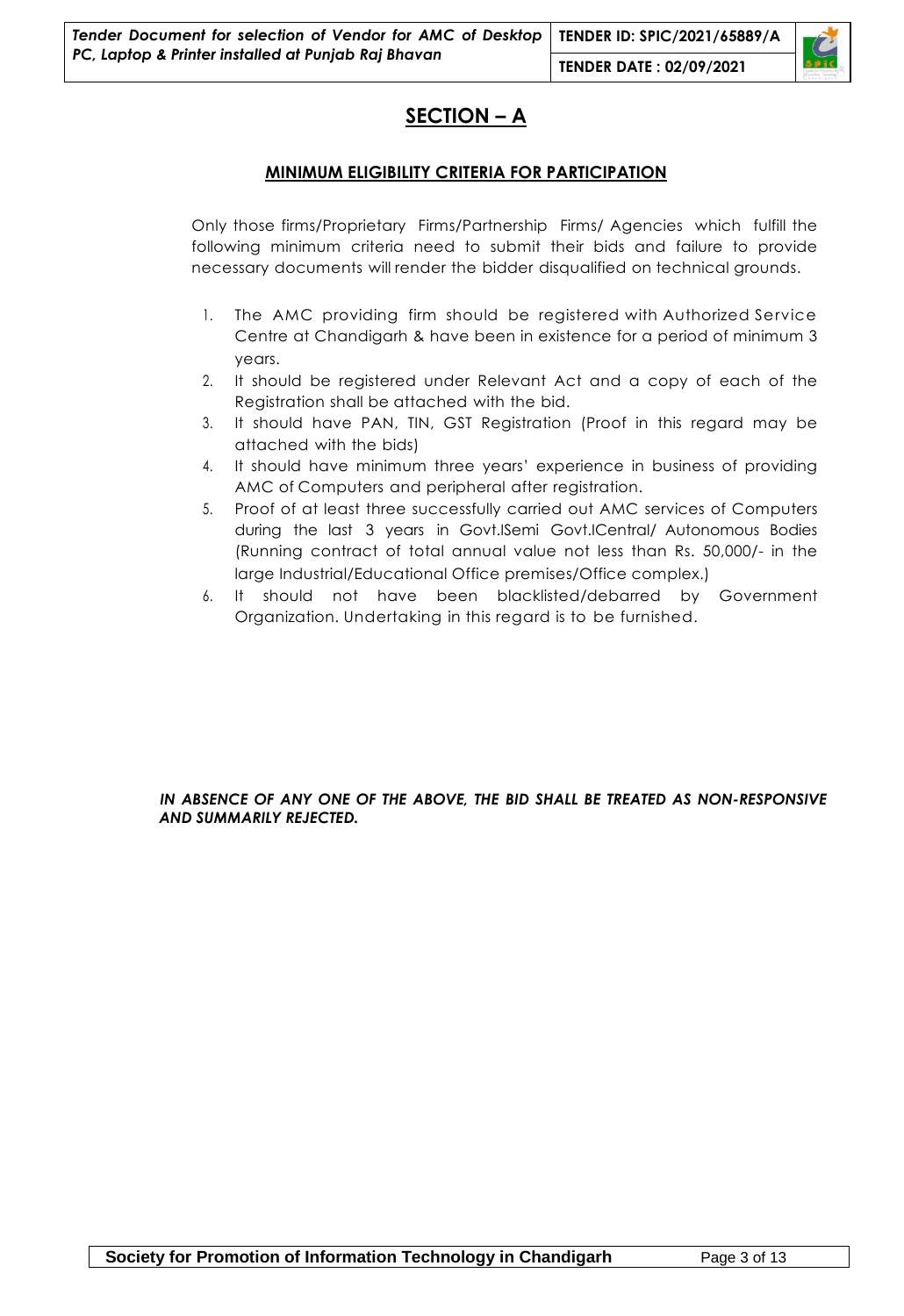

#### **TERMS AND CONDITIONS**

- 1. The bidders also requested to submit the e-tender and physical copy of the bid and/or any other documents in physical form in sealed envelope at SPIC office.
- 2. The bid is non-transferable.
- 3. The Bidder shall bear all the costs associated with the preparation and submission of its bid, and department will in no case, will be responsible or liable for these costs, regardless of conduct or outcome of bidding process.
- 4. **The bidder has to upload the compliance Statement on its letter head duly signed by the authorized signatory and other supporting documents as asked for in the bid in scanned format. Failing to submit the same or non-compliance/deviation from any bid terms and conditions, eligibility criteria or technical specifications may result in rejection of the bid.**
- 5. The Bidder has to examine all instructions, forms, terms, conditions and specifications in the bidding documents. Failure to furnish all information required by the bidding documents or submission of a bid not substantially responsive to the biding documents in every respect will be at the Bidder"s risk and may result in rejection of its bid.
- 6. Amendment of Bidding Documents (Corrigendum):
	- i. At any time prior to the deadline for submission of bids, SPIC may, for any reason, whether on its own initiative or in response to the clarification requests by a prospective bidder, modify the bidding documents.
	- ii. The corrigendum will be published on website **etenders.chd.nic.in** and [www.spicindia.com,](http://www.spicindia.com/) if any.
	- iii. In order to allow prospective bidders reasonable time to take into consideration the amendments while preparing their bids SPIC, at its discretion, may extend the deadline for the submission of bids.
- 7. Bid Currency Prices shall be quoted in Indian Rupees only.
- 8. The Bidder will have to remit Non refundable Tender Fees of **`2,000/-** in a sealed cover at SPIC office with the heading "*TENDER FEE for the tender for AMC of Computer & related hardware"* , Demand Draft should be in the name of "SPIC" payable at CHANDIGARH along with the covering letter. Please affix the stamp of bidding company on the overleaf of demand draft.
- 9. In case of non-receipt of Tender Fee as mentioned above with in prescribed time the bid will be rejected by SPIC as non-responsive.
- 10. In exceptional circumstances, SPIC may solicit the Bidder"s consent to an extension of the period of validity. The request and the responses thereto shall be made in writing. A Bidder granting the request will not be permitted to modify its bid.
- 11. The EMD/BG(If applicable) may be forfeited:
	- a) If a Bidder withdraws its bid during the period of bid validity
	- b) In case of a successful Bidder, if the Bidder fails:
		- i. To supply in the given time limit or
		- ii. If the bidder is found to be involved in fraudulent practices.
- 12. Price shall be inclusive of all freight, forwarding, transit insurance.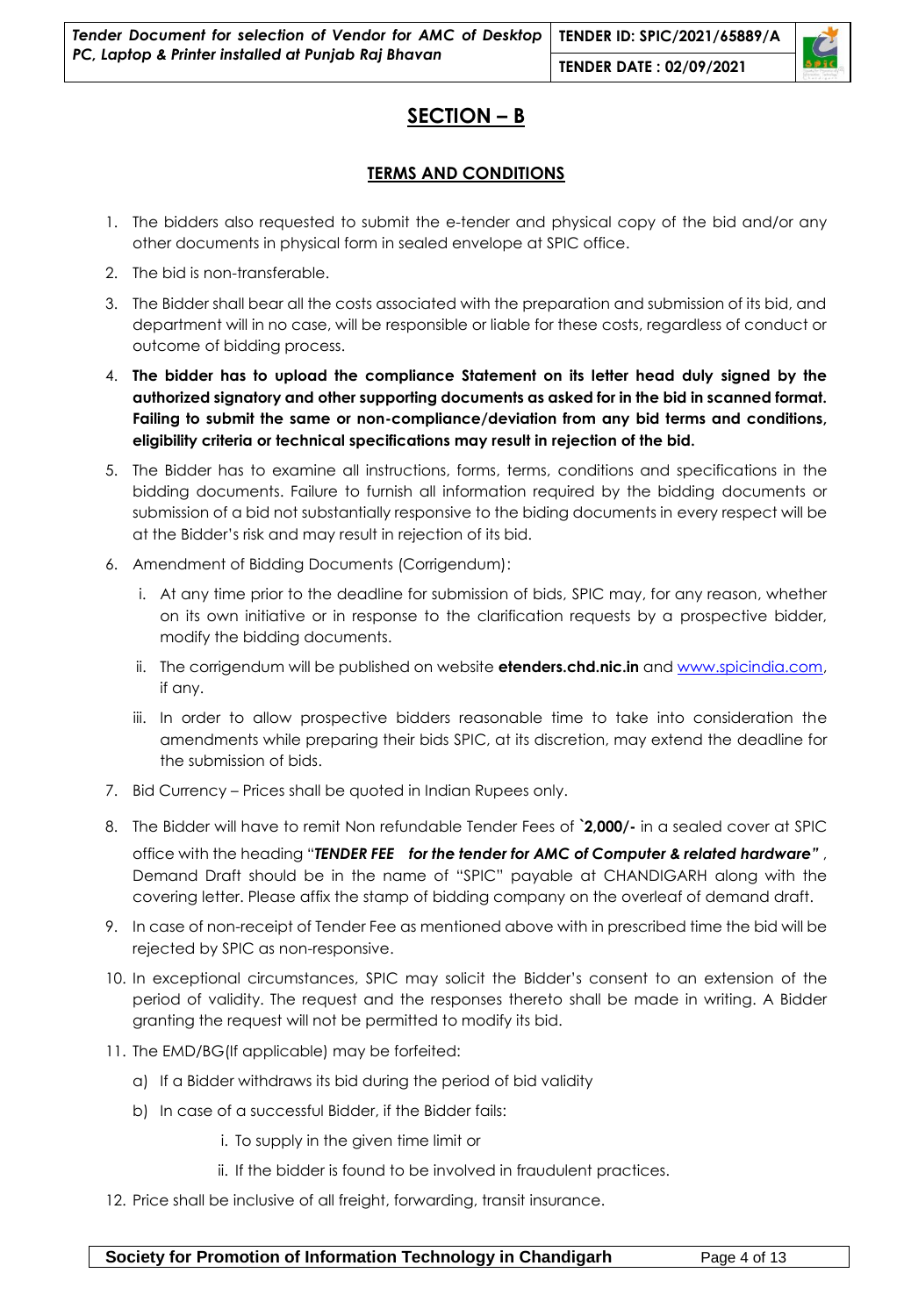

- 13. Late Bids: The bidder will not be able to submit the bid after final submission date and time.
- 14. Modification and Withdrawal of Bids:
	- i. No bids will be allowed to be modified subsequent to the final submission of bids.
- 15. No bid will allowed being withdrawn in the interval between the deadline for submission of bids and the expiry of the bid validity.
- 16. The Bidder"s representatives who are present shall sign a register/attendance sheet evidencing their attendance. The representative will be held responsible for all commitments made on behalf of the bidder and that will be considered valid for all further dealings related to this tender process. In the absence of the bidder(s), the tender committee may choose to open the bids as per the prescribed schedule.
- 17. The Bidder"s names, Bid modifications or withdrawals, discounts and the presence or absence of relevant Fees and such other details at the desecration of SPIC officer(s),will be announced at the opening.
- 18. Evaluation of the bids: After the closing time of submission, SPIC will verify the submission of Tender Fee as per bid terms and conditions. The eligibility criteria evaluation will be carried out for the bids which contain all the Fees as prescribed. The financial bids of the bidders who are complying with all the eligibility criteria will be opened and evaluated next.
- 19. Bids shall be valid for 6 months after the date of financial bid opening. A bid valid for a shorter period shall be rejected as non-responsive. If required, SPIC may extend the bid validity for further period from the date of expiry of bid validity in consultation with the successful bidder.

#### 20. **THE FINALIZED RATES WILL BE VALID UP TO ONE YEAR FROM THE DATE OF FINALIZATION OF THE SAME**.

- 21. The SPIC reserves the right to change any bid condition of any item even after inviting the bids, with/without prior notification.
- 22. **Penalty Clause**:In case, any irregularity in attending to the services is noticed, the penalty amount will be levied by the office up to the extent of 10% of the monthly charges due for the relevant month after issuing show cause notice to the agency and considering the explanation of the agency, if submitted with in stipulated time. Such repeated irregularities will make the agency liable for cancellation of contract with forfeiture of the Security Deposit.
- 23. Delay in excess of 2 weeks will be sufficient to cause for cancellation of purchase order.
- 24. **SPIC reserve the right to accept any Bid and to reject any or all Bids** SPIC reserve the right to accept or reject any bid, without there by incurring any liability to the affected Bidder or bidders or any obligation to inform the affected Bidder or bidders of the grounds for such decision.
- 25. All correction/addition/deletion shall require authorized countersign.
- 26. The tender procedure is not for the confirmed purchase order / work order but for the finalization of rates, purchase order/work order would be issued for items as per the requirement. The quantity mentioned are indicative, it would be bound on the successful bidder has to supply the Thermal Rolls as mentioned in purchase order on given time limit.

Please address all queries and correspondence to

**Chief Executive Officer,**

**Society for Promotion of Information Technology in Chandigarh, EDC Building, RGCTP, Chandigarh - 160101**

Through e-Mail at **[info@spicindia.com,](mailto:info@spicindia.com) [anilkprashar@yahoo.com](mailto:anilkprashar@yahoo.com)**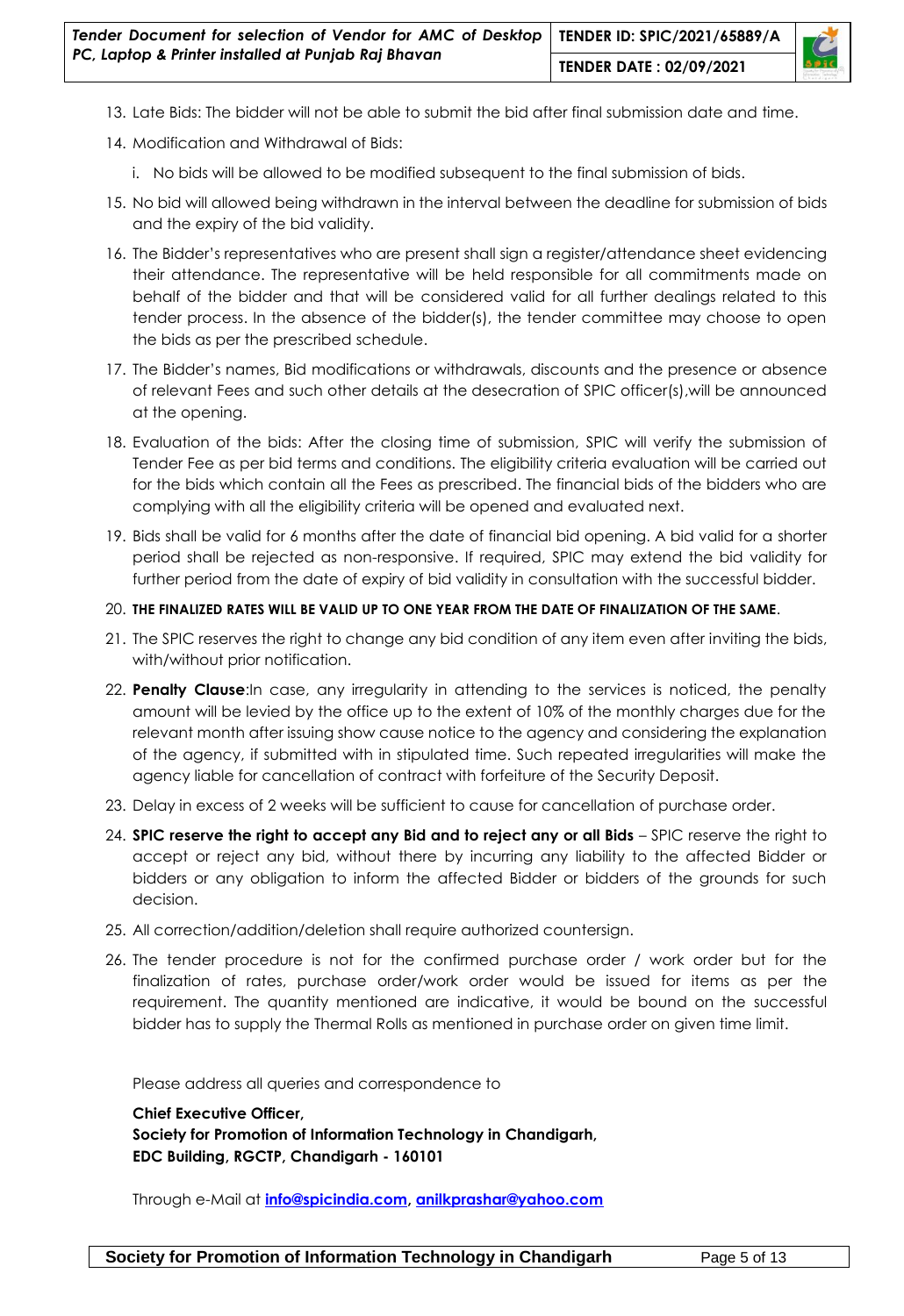

All email should be followed by the post confirmation copy.

#### 27. The **DURATION of MAINTEANCE CONTRACT is ONE YEAR**;

28. The bidder should fulfill the eligibility criteria and shall enclose all documentary evidence in the Qualification Bid. Any Bid without the requisite documentary proof shall be liable to be rejected.

#### 29. **Terms & conditions on the basis of which the contract will be awarded**

- The contract should be comprehensive and the rates quoted should cover the maintenance of operating systems, software installation, virus checking and elimination, configuration of internet/internet e-mail on computers and cost of all spare parts except consumables, plastic parts;
- Only Dell/HP/Wipro etc., as per the product approved spare parts should be used.
- A "fall clause" shall be effective in respect of the approved rates, i.e., if the firm undertakes identical work in other government offices at rates lower than the rates approved by this office, the firm will charge at those rates from this office as well;
- ARBITRATION CLAUSE: In case of any disputes between the parties viz SPIC in one part and the agency/firm on other part, arising out on account of scope of the work and other mandatory liabilities as stated in the Tender Documents/Contract Agreement, the dispute shall be referred to an Arbitrator as per Arbitration and Reconciliation Act 1996, in Chandigarh Jurisdiction only.
- The machines are normally required to be repaired on site only and in exceptional cases when the machines cannot be repaired in the office premises and required to be taken to the workshop, Department will not make any payment towards cartage and the expenses for the to and fro transportation of the machines these expenses should be borne by the firm;
- The payment will be released on quarterly basis. i.e. 25% of the total AMC charges will be released after every three months of satisfactory completion of the contract;
- The contract shall remain in force for a period of 01 (one) year from the date of placement of the systems under AMC, the contract may be terminated by SPIC at any time without assigning any reason thereof. If the services of the firm are found to be unsatisfactory, the contract will be awarded to another firm at the risk and expenses of the defaulting firm and in this regard the decision of the office will be final and binding upon the firm;
- Preventive maintenance service shall be done once every 03 months which involve external/internal cleaning of the CPU box, Printers, etc. checking hard disk for bad sectors, hard disk defragmentation;
- The firm shall maintain at the office premises of Punjab Raj bhawan a log book and record therein each indent of equipment malfunction, date time of reporting of fault & of commencement & successful completion of repairs work and nature of repair work performed on the equipment, SPIC shall use the same log for recording the nature of faults observed in the equipment, the date & time of occurrence & time of their communication to the firm duly countersigned by the representative of the firm on successful completion of fault repair;
- It is expected that the equipment would be used in the temperature, power & humidity ranges specified by manufacturers of each equipment & any defects arising out of these not being so maintained would not be covered under AMC;
- Standby system shall be provided in case a faulty system is not brought to working condition within 48 hours or reporting of fault
- Software support shall include reloading of the operating systems and data recovery etc.
- On expiry of the contract, the firm shall hand over all the systems in perfect working condition, failing. which liquidated damages will be deducted from the service provider.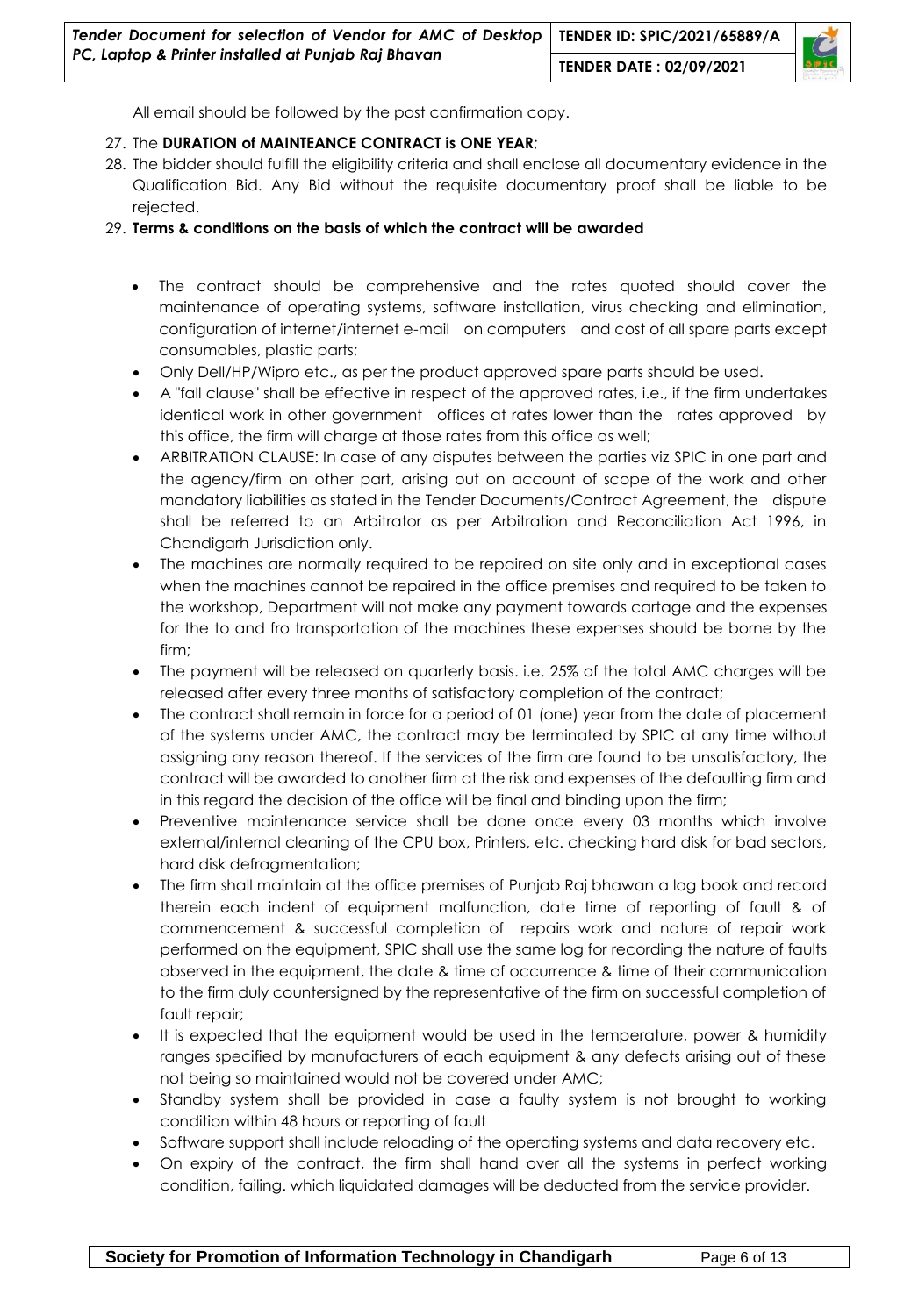

- The tender will be opened on the date and time indicated as in the tender documents in presence of Tenderer or person duly authorized by the Tenderer. Further, if the date of opening is declared to be a holiday the tenders will be opened on the next working day.
- If any computer/printer etc. is disposed off, the AMC amount will be reduced to that extent.
- The Tenderer have to submit an Annual Service Agreement accepting the terms & conditions of the AMC.
- It is mandatory for the successful tenderer to submit Performance Security Deposit amounting to 10% of the total contract value for one year in the form of Bank Guarantee in favour of "SPIC".The Security Deposit should be valid beyond 60daysof the period of the contract. The security Deposit will be returned without any interest after satisfactory completion of the contract period. This amount however will be forfeited in case of refusal or failure to provide satisfactory services or backing out in intermediately any time before completion of tender period.
- The successful Tenderer will be required to submit an "acceptance letter" along with signed copy of terms & conditions accepting all the terms & conditions put forth in the tender document. Incase the successful Tenderer fails to submit "acceptance letter" along with signed copy of terms and conditions with SPIC within the specified date mentioned in the award letter, bid can be awarded to any other vendor .
- EVALUATION CRITERIA: The Technical bids will be scrutinized on the basis of Eligibility Criteria. Financial Bids will be opened only for those firms which are technically qualified. The agencies should quote AMC price for each item (so also the total) in the enclosed pro-forma. However L-1 would be decided based on the least total amount. The AMC amount will be reduced as per the individual amount quoted if the item is withdrawn from the AMC and the decision of SPIC is final in this matter.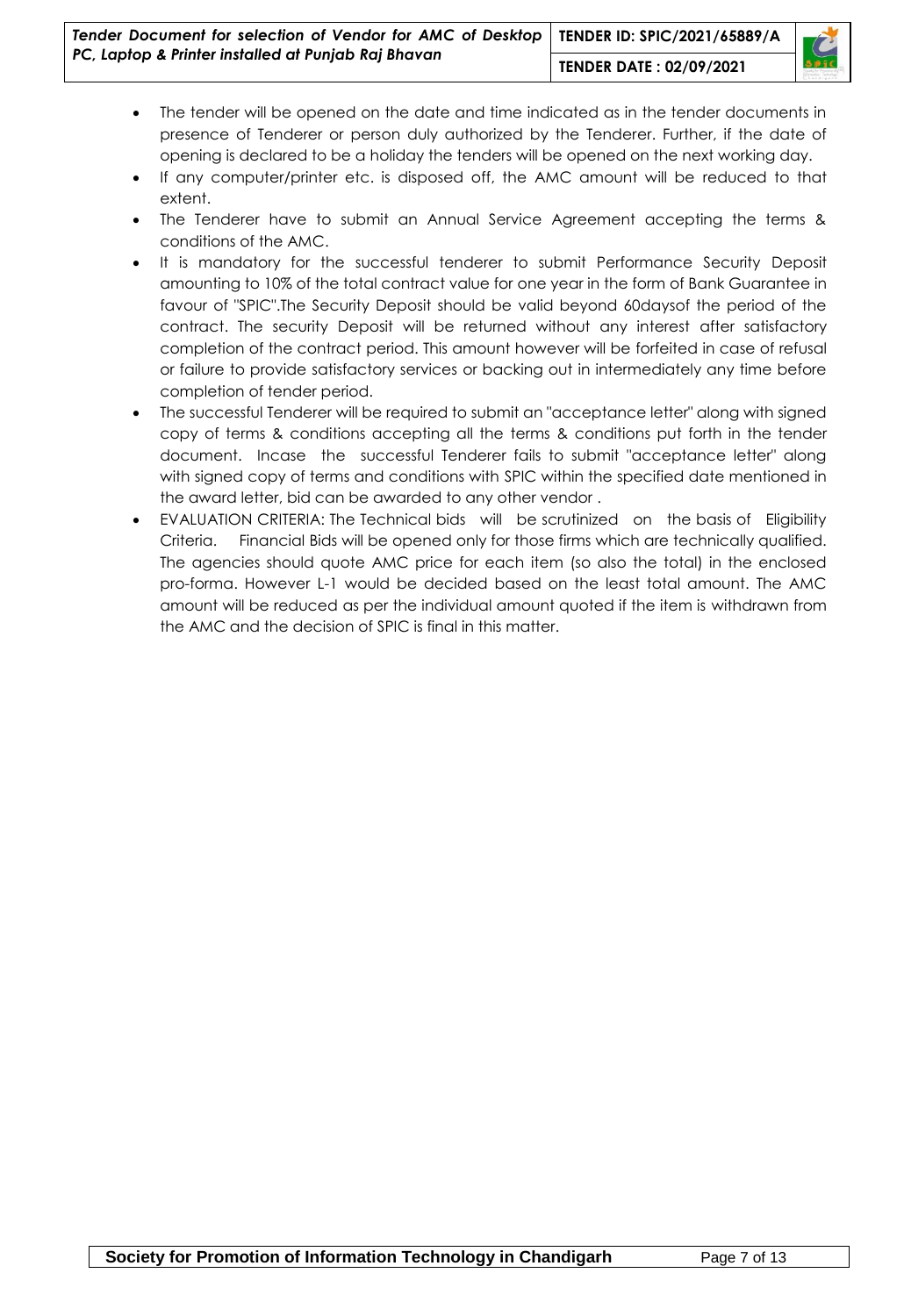

#### **INSTRUCTIONS TO BIDDERS**

Bidders are required to submit the *BID in the form of e-Tender and HARDCOPY. In case of non-receipt of Tender in any format (e-Tender &HARD COPY) within prescribed time, same will be rejected*. Only tender of those bidders will be opened who have applied through HARDCOPY Format within prescribed time and in prescribed Format.

For the preparation of the HARD COPY of the TENDER, Interested Bidders are required to submit:

- A. Documentary evidence to support the MINIMUM ELIGIBILITY CRITERIA FOR PARTICIPATION (See SECTION – A) and other required documents (See below under QUALIFYING BID sub-section for a complete check-list);
- B. Price bid (For details see below under PRICE BID sub-section);

in two separate sealed envelopes as per instructions given below.

The Bidder shall seal and mark various parts of the proposal as follows:

A. Documentary evidence to support the Minimum Eligibility Criteria and other required documents in one envelope super-scribed with words:*"QUALIFYING BID for AMC of COMPUTER", "Tender no. \_\_\_\_\_\_\_\_\_\_\_\_\_ dated \_\_\_\_\_\_\_\_\_\_".* This envelope MUST also contain the *Tender Fee* in separate envelope inside it.

This envelope MUST also clearly indicate the Bidder"s name.

B. Price Bid in a third envelope super-scribed with words "**PRICE BID** *for AMC of COMPUTER*" and *"Tender no. \_\_\_\_\_\_\_\_\_\_\_\_\_\_ dated \_\_\_\_\_\_\_\_\_\_".*

This envelope MUST also clearly indicate the Bidder"s name.

C. All these envelopes shall be sealed in a fourth outermost covering envelope super-scribed with words "*"Tender no. \_\_\_\_\_\_\_\_\_\_\_\_\_ dated \_\_\_\_\_\_\_\_\_\_"***,"QUALIFYING BID& PRICE BID** *for AMC of COMPUTER*".

This envelope MUST also clearly indicate the Bidder"s name.

Such a sealed envelope as mentioned above in Clause D containing the sealed QUALIFYING BID along with Tender Fee, and PRICE BID should be sent to the

## **Chief Executive Officer,**

#### **Society for Promotion of Information Technology in Chandigarh, EDC Building, RGCTP, Chandigarh 160101**

Through post / speed post / courier or dropped personally within the stipulated time.No other mode of delivery shall be accepted. SPIC will not be responsible for any postal delay. Late submission of Bid will not be accepted.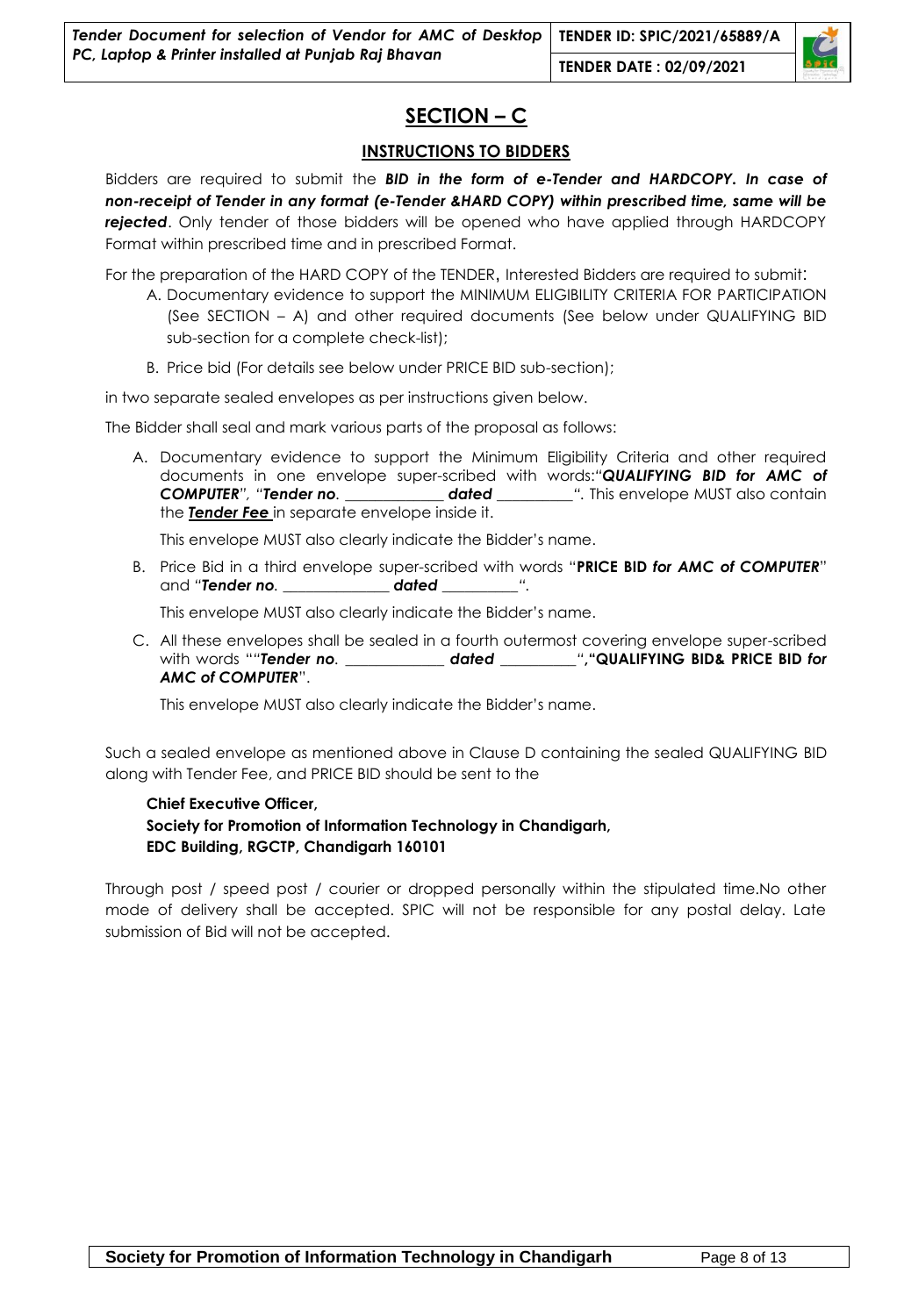| Tender Document for selection of Vendor for AMC of Desktop TENDER ID: SPIC/2021/65889/A<br>PC, Laptop & Printer installed at Punjab Raj Bhavan |  |  |  |
|------------------------------------------------------------------------------------------------------------------------------------------------|--|--|--|
|                                                                                                                                                |  |  |  |

#### **QUALIFYING BID**

This set MUST contain the following documents STRICTLY in the given order. **ANY DEVIATIONS FROM THE GIVEN ORDER MAY RESULT INTO REJECTION OF THE BID.**

| Sr.            | <b>CRITERIA</b>                                                                                                                                                                                                                     | <b>SUPPORTING DOCUMENTS REQUIRED</b>                                                                                                                                                 | <b>SUBMITTED</b><br>(YES/NO) |  |  |  |  |  |  |
|----------------|-------------------------------------------------------------------------------------------------------------------------------------------------------------------------------------------------------------------------------------|--------------------------------------------------------------------------------------------------------------------------------------------------------------------------------------|------------------------------|--|--|--|--|--|--|
|                | <b>DOCUMENTS INDEX</b>                                                                                                                                                                                                              |                                                                                                                                                                                      |                              |  |  |  |  |  |  |
| $\mathbf{1}$   | Details of the enclosures in the envelope of<br>QUALIFYING BID MUST be clearly indexed in the<br>forwarding letter.                                                                                                                 | A Table of Contents in the forwarding<br>letter on the Bidder's letterhead. This<br>MUST be the first page of this set of<br>documents.                                              |                              |  |  |  |  |  |  |
|                | DOCUMENTARY EVIDENCE TO SUPPORT MINIMUM ELIGIBILITY CRITERIA                                                                                                                                                                        |                                                                                                                                                                                      |                              |  |  |  |  |  |  |
| $\overline{2}$ | The AMC<br>providing firm should<br>be<br>with<br>Authorized<br>registered<br>Service<br>Centre at Chandigarh & have been in<br>existence for a period of minimum 3years.                                                           | Partner<br>Authorization<br>Letter/<br>Certificate /Undertaking<br>must<br>be<br>submitted                                                                                           |                              |  |  |  |  |  |  |
| 3              | should<br>It.<br>be<br>registered<br>under<br>RelevantActand<br>ofeach<br>copy<br>$\hbox{\tt C}$<br>oftheRegistrationshallbeattachedwiththeb<br>id.                                                                                 | Documentary evidence in form of<br>Certificate<br>Incorporation/<br>Оf<br>Registration<br>(Copy)<br>issued<br>by<br>Registrar of Companies MUST be<br>produced.                      |                              |  |  |  |  |  |  |
| 4              | Itshould have PAN, TIN, GST Registration                                                                                                                                                                                            | Documentary evidence in the form<br>of Copy of relevant certificate<br>should be enclosed.                                                                                           |                              |  |  |  |  |  |  |
| 5              | Itshould<br>have minimum<br>three<br>years'<br>experience in business of providing AMC<br>ofComputersandperipheralafterregistratio<br>n.                                                                                            | Documentary<br>evidence<br>&<br>Undertaking should be enclosed.                                                                                                                      |                              |  |  |  |  |  |  |
| 6              | Proof of at least three successfully carried<br>out<br><b>AMC</b><br>of<br>services<br>Computersduringthelast3yearsinGovt./Semi<br>Govt./Central/AutonomousBodies<br>(Contract of total annual value not less<br>than Rs. 50,000/-) | Detailed list of such organization<br>containing organization-wise details<br>of award of work (viz. value of PO,<br>tenure of work etc.) should be<br>submitted with the bid-offer. |                              |  |  |  |  |  |  |
| 7              | Itshould<br>not<br>have<br>been<br>blacklisted/debarred by Government<br>Organization.                                                                                                                                              | Undertakinginthisregardistobefur<br>nished                                                                                                                                           |                              |  |  |  |  |  |  |
|                | <b>TENDER FEE</b>                                                                                                                                                                                                                   |                                                                                                                                                                                      |                              |  |  |  |  |  |  |
| 8              | <b>TENDER FEE</b>                                                                                                                                                                                                                   | Tender Processing Fee in a separate<br>innerenvelope to be enclosed inthe<br>same outer envelope asthe one<br>containing the abovedocuments.                                         |                              |  |  |  |  |  |  |
|                | <b>OTHER REQUIRED DOCUMENTS</b>                                                                                                                                                                                                     |                                                                                                                                                                                      |                              |  |  |  |  |  |  |
| 8              | Bid Form on the letterhead of the Bidder.                                                                                                                                                                                           | Bid Form duly filled and signed as per<br>the format (on the Letter head of the<br>Bidder.                                                                                           |                              |  |  |  |  |  |  |
| 9              | The Bidder must accept all the terms and<br>conditions mentioned in this tender document.                                                                                                                                           | This tender document, including any<br>corrigendum issued subsequently, with<br>each and every page duly signed with<br>date and company seal by the Bidder.                         |                              |  |  |  |  |  |  |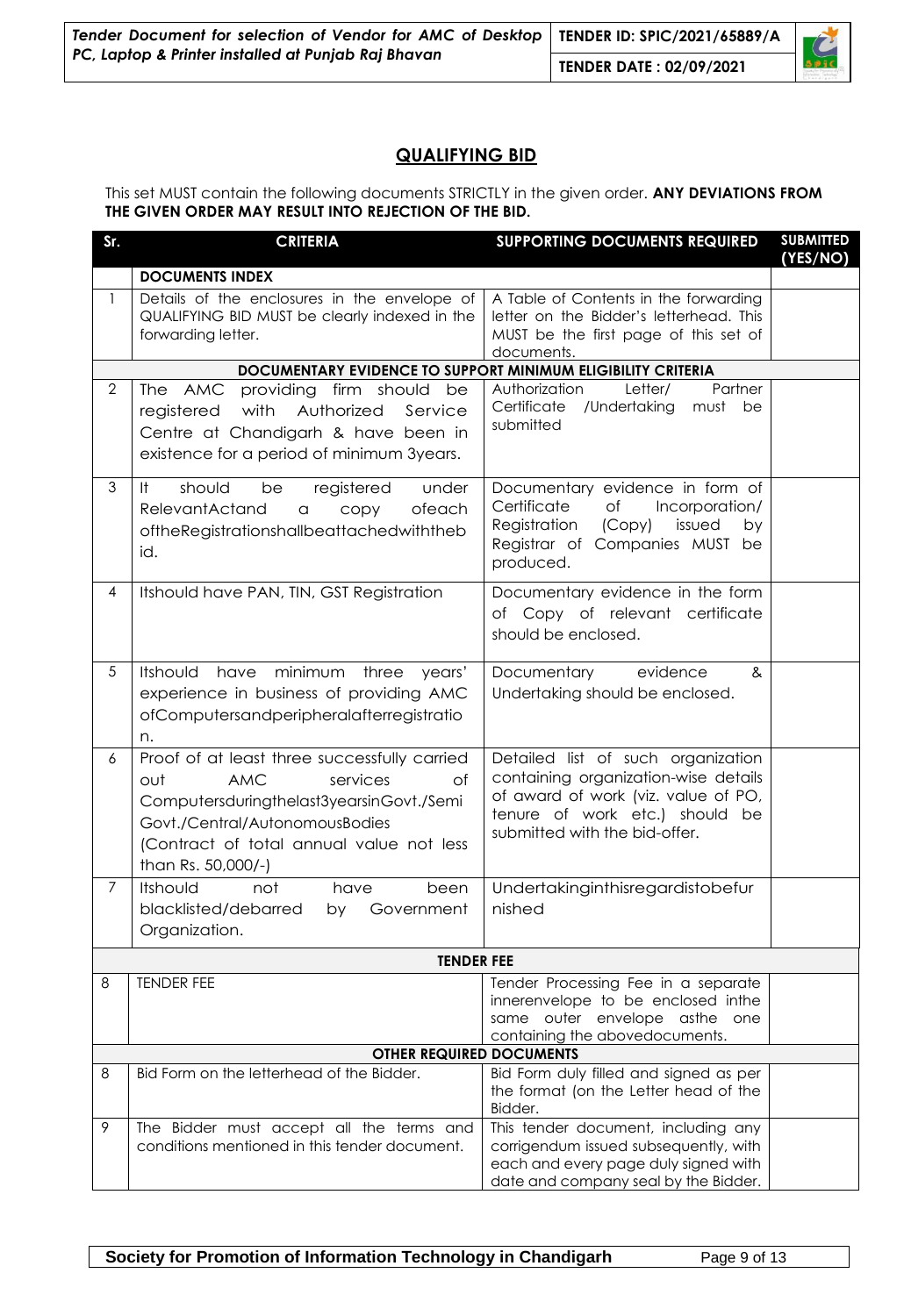

#### **FINANCIAL BID FORMAT**

|        |  |  | PRICE BID for the AMC of COMPUTER and Tender No |  |  |
|--------|--|--|-------------------------------------------------|--|--|
| Dated: |  |  |                                                 |  |  |

| <b>Computers</b>        |                           |                |                         |                   |            |                   |
|-------------------------|---------------------------|----------------|-------------------------|-------------------|------------|-------------------|
| No.                     | <b>Make</b>               | <b>Type</b>    | Qty                     | <b>Unit Price</b> | <b>GST</b> | <b>Total Cost</b> |
| $\mathbf{1}$            | Dell                      | All-in-One     | $\overline{4}$          |                   |            |                   |
| $\overline{2}$          | <b>HP</b>                 | Desktop        | 10                      |                   |            |                   |
| $\overline{3}$          | Lenovo                    | Laptop         | $\mathbf{1}$            |                   |            |                   |
| $\overline{\mathbf{4}}$ | Wipro                     | Desktop        | $\overline{2}$          |                   |            |                   |
| 5                       | Dell                      | desktop        | 3                       |                   |            |                   |
| $\,6$                   | Lenovo                    | Desktop        | $\overline{2}$          |                   |            |                   |
| $\overline{7}$          | Assembled                 | Desktop        | $\overline{2}$          |                   |            |                   |
| <b>Printers</b>         |                           |                |                         |                   |            |                   |
| 1                       | Canon                     | <b>MFP</b>     | 8                       |                   |            |                   |
| $\overline{2}$          | Canon                     | Deskjet        | 4                       |                   |            |                   |
| $\overline{3}$          | <b>HP</b>                 | $\overline{7}$ |                         |                   |            |                   |
|                         | <b>Photostat Machines</b> |                |                         |                   |            |                   |
| $\mathbf{1}$            | Sharp                     | Multifunction  | $\overline{\mathbf{4}}$ |                   |            |                   |
|                         | <b>FAX Machine</b>        |                |                         |                   |            |                   |
| $\mathbf 1$             | Panasonic                 |                | 1                       |                   |            |                   |
| $\overline{2}$          | Canon                     |                |                         |                   |            |                   |
| <b>UPS</b>              |                           |                |                         |                   |            |                   |
| $\mathbf 1$             | Uniline                   | 600VA          | 4                       |                   |            |                   |
| $\overline{2}$          | 600VA<br>Intex            |                | 3                       |                   |            |                   |
| 3                       | <b>APC</b>                | 600VA          | 3                       |                   |            |                   |
| 4                       | Emerson                   | 600VA          | $\overline{2}$          |                   |            |                   |
| 5                       | Aberex                    | 600VA          | 1                       |                   |            |                   |
|                         | <b>GRNAD TOTAL</b>        |                |                         |                   |            |                   |

Dated, this ………………….. day of ……………………20…..

……………………………………………………………………. Signature

……………………………………………………………………. (In capacity of) Duly authorized to sign bid for and on behalf of …………………………………………………….(Name and Address of the Bidder)

(Affix Official Seal)

#### **Note :**

- 1. The commercial figure quoted will be an all-inclusive figure inclusive of out-of pocket expenses and all taxes, duties, etc payable. Any out-of-pocket expenses will Not be reimbursed separately.
- 2. Should the commercial quote include separate out of pocket expenses or any taxes, duties, etc., other than mentioned above ,such a commercial proposal will be treated as an invalid.

**Society for Promotion of Information Technology in Chandigarh Page 10 of 13**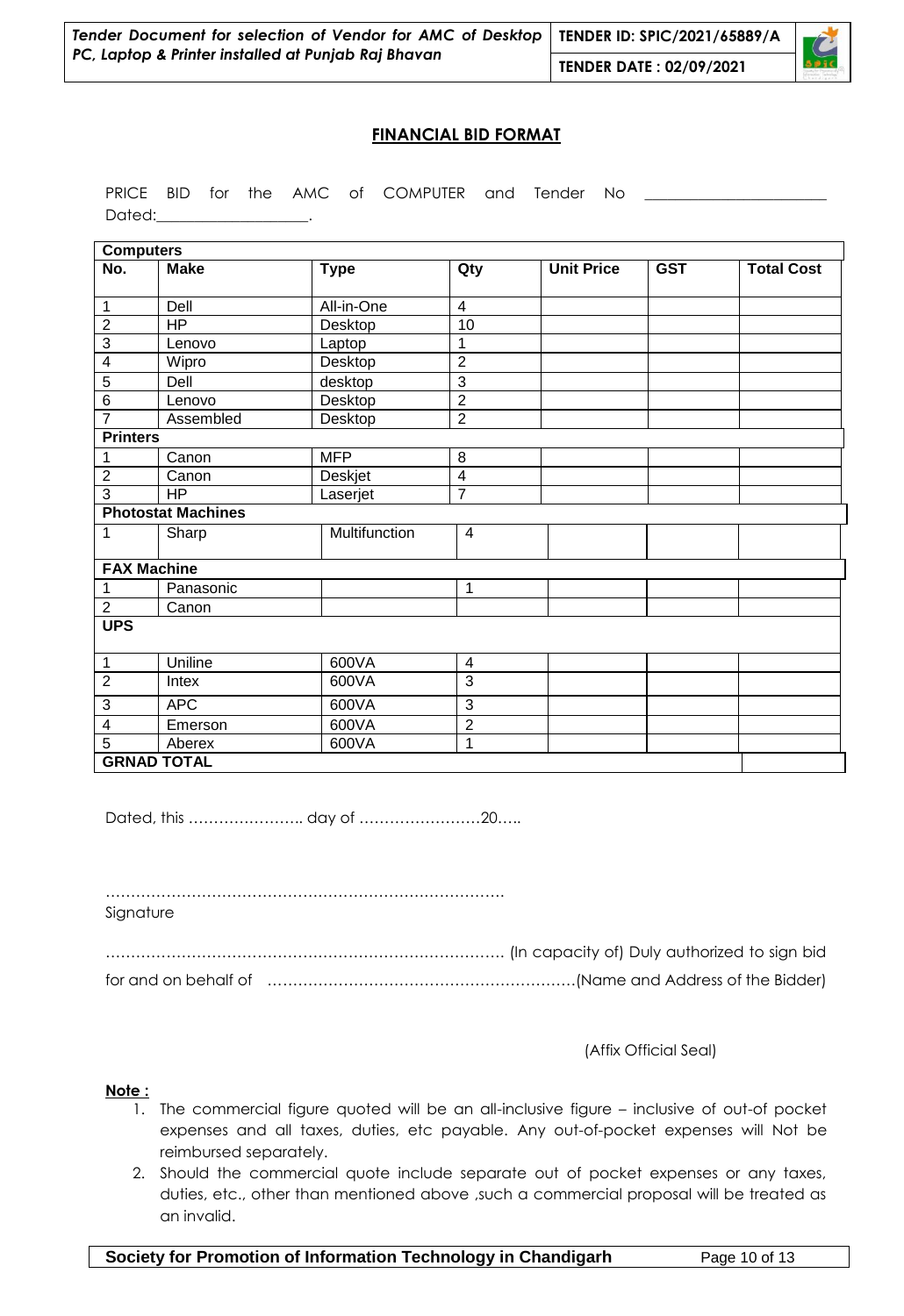#### **SECTION – D**

#### **BID FORM**

*(Bidders are requested to furnish the Bid Form strictly in the format given in this section with all blanks duly filled in and submitted on their Letterheads)* 

**To,**

**The Chief Executive Officer, Society for Promotion of Information Technology in Chandigarh EDC Building, Plot No: 20, Rajiv Gandhi Chandigarh Technology Park (RGCTP), Chandigarh – 160101**

Dear Sir,

Having examined the tender documents we, the undersigned, offer to undertake the job of AMC of Computers etc. per the Tender No. \_\_\_\_\_\_\_\_\_\_\_\_\_\_\_\_\_\_\_ dated \_\_\_\_\_\_\_\_\_\_\_\_\_\_\_\_.

We agree to abide by this bid for the period of 1 Year and it shall remain binding upon us for acceptance at any time before the expiry of the period or any extension of period given thereafter. However Price BID would be valid up to 1 Year from the date of opening of the Price BID.

This bid, together with your written acceptance thereof and your order / notification of award, shall constitute a binding contract between us.

We understand that SPIC reserves the right to accept in full / part or reject any or all the bids received or split order within successful bidders or increase / decrease quantities offered, without any explanation to bidders and SPIC"s decision on the subject will be final and binding on Bidder.

Dated, this ………………….. day of ……………………20…..

……………………………………………………………………. Signature

……………………………………………………………………. (In capacity of) Duly authorized to sign bid for and on behalf of …………………………………………………….(Name and Address of the Bidder)

(Affix Official Seal)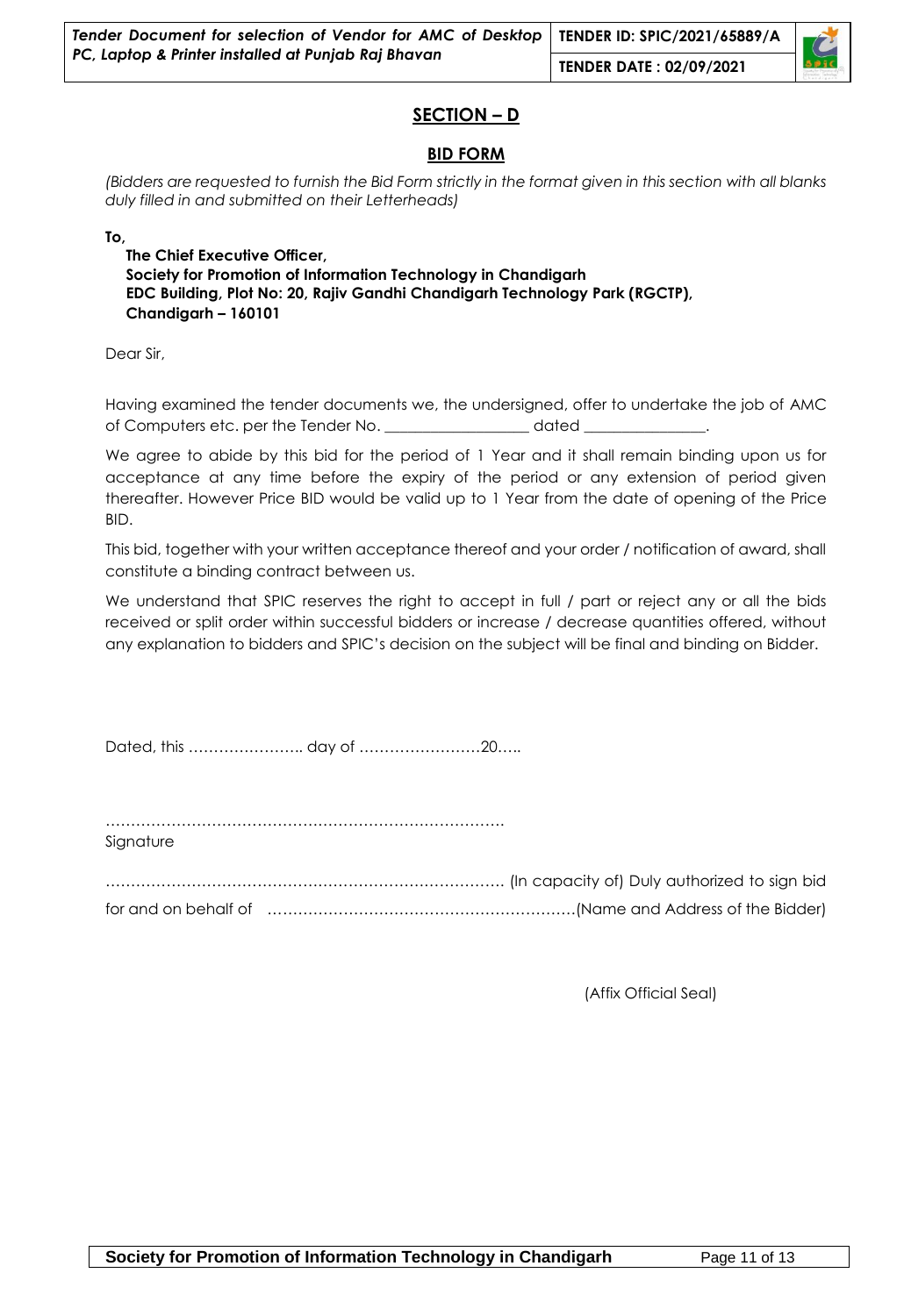#### **SECTION – E**

#### **BID EVALUATION CRITERIA**

Bids will be evaluated based on two stage process. The qualification bid and The Financial Bid would be evaluated by Tendering Committee.

- 1. **QUALIFYING BIDDING PROCESS**: BIDs of all those bidders would be opened who have submitted the e-Tender and the physical BID in proper format and submitted/uploaded before the stipulated time as mentioned in the Tender. Based on the minimum qualification criteria, Tendering Committee would verify each of the tender and in case of any non-compliance/non qualification, BID would be rejected.
- 2. **FINANCIAL BIDDING PROCESS**: Financial Bidding process would be based on LEAST VALUE COMMERCIAL BID (L1). Financial BID of only those bidders would be opened considered for FINANCIAL BID opening, who have qualified in the "QUALIFYING BIDDING PROCESS". The total costing of the project would be calculated based on the Cost matrix given in the Price BID and would be evaluated by Tendering Committee. The Bidder that obtains the Lowest Commercial BID would be declared as L1 Bidder and shall be considered for awarding the contract.